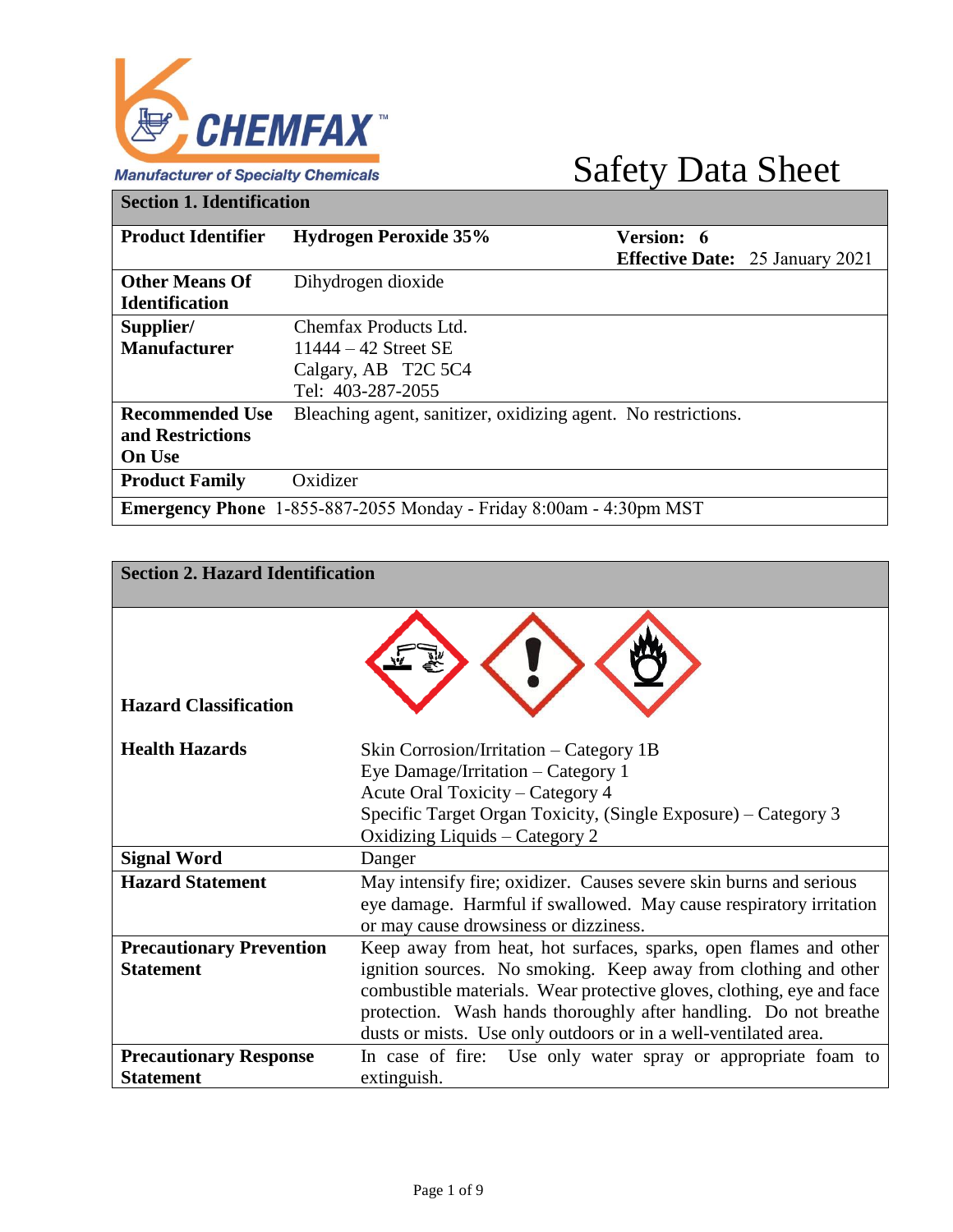

|                               | IF SWALLOWED: Rinse mouth. Do NOT induce vomiting. Call a             |
|-------------------------------|-----------------------------------------------------------------------|
|                               | doctor if you feel unwell.                                            |
|                               | IF ON SKIN (or hair): Take off immediately all contaminated           |
|                               | clothing. Rinse skin with water, or shower if on clothes. Wash        |
|                               | contaminated clothing before reuse.                                   |
|                               | IF INHALED: Remove person to fresh air and keep comfortable for       |
|                               | breathing. Immediately call a doctor if you fee unwell.               |
|                               | Specific treatment: Do not induce vomiting unless directed by medical |
|                               | personnel.                                                            |
|                               | IF IN EYES: Rinse cautiously with water for several minutes.          |
|                               | Remove contact lenses if present and easy to do. Continue rinsing.    |
|                               | Immediately call a doctor.                                            |
| <b>Precautionary Storage</b>  | Store locked up. Store in a well-ventilated place. Keep containers    |
| <b>Statement</b>              | tightly closed.                                                       |
| <b>Precautionary Disposal</b> | Dispose of contents/container in accordance with local regulations.   |
| <b>Statement</b>              |                                                                       |
| <b>Other Hazards</b>          | None                                                                  |

|                      | <b>Section 3. Composition / Information on Ingredients</b> |                                                |             |
|----------------------|------------------------------------------------------------|------------------------------------------------|-------------|
| <b>Chemical Name</b> | <b>Common Name or Synonyms</b>                             | <b>CAS NO. and Other</b><br>Unique Identifiers | % by weight |
| Hydrogen Peroxide    | Dioxidane                                                  | 7722-84-1                                      | 35          |

| <b>Section 4. First-Aid Measures</b> |                                                                       |
|--------------------------------------|-----------------------------------------------------------------------|
| <b>Eye Contact</b>                   | Flush eyes with water for 30 minutes until no chemical remains. Seek  |
|                                      | immediate medical attention.                                          |
| <b>Skin Contact</b>                  | Flush area with water. If irritation persists seek medical attention. |
|                                      | Launder clothing before reuse.                                        |
| <b>Inhalation</b>                    | Remove victim to fresh air. If there is difficulty breathing, seek    |
|                                      | immediate medical attention.                                          |
| <b>Ingestion</b>                     | Rinse mouth with water. Do not induce vomiting. Lay victim on left    |
|                                      | side to prevent aspiration of any vomit. Seek immediate medical       |
|                                      | attention.                                                            |
| <b>Most Important</b>                | In case of accidental ingestion, necrosis may result from mucous      |
| <b>Symptoms and Effects</b>          | membrane burns (mouth, esophagus and stomach). Oxygen rapid           |
| <b>Both Acute and Delayed</b>        | release may cause stomach swelling and hemorrhaging, which may        |
|                                      | product major, or even fatal, injury to organs if a large amount has  |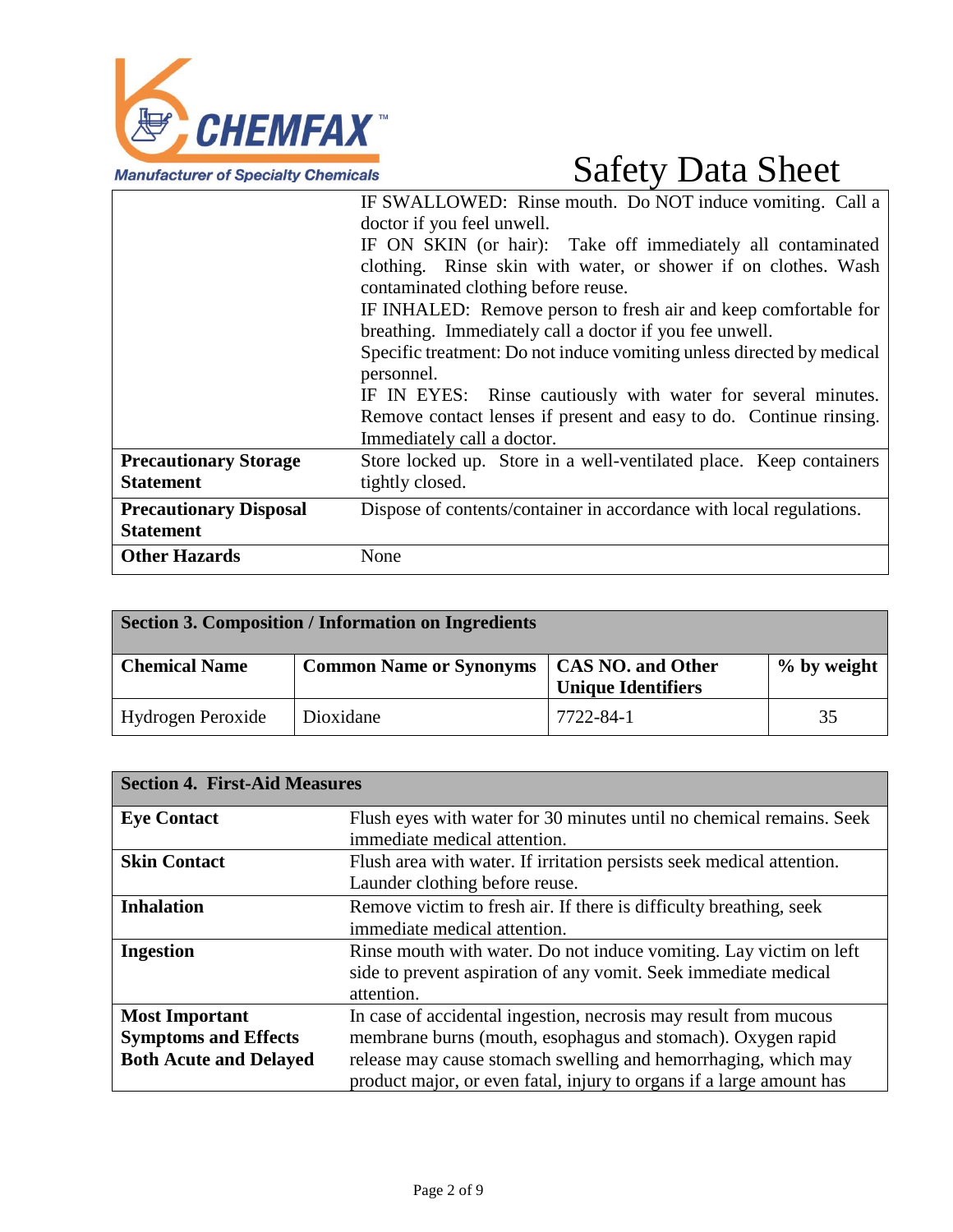

|                                               | been ingested. In case of skin contact, may cause burns, erythema,<br>blisters or even necrosis. Hydrogen Peroxide irritates respiratory<br>system and, if inhaled, may cause inflammation and pulmonary<br>edema. The effects may not be immediate.                                                                                                                                                                                                                                                                                                                                                                                                                                                                       |
|-----------------------------------------------|----------------------------------------------------------------------------------------------------------------------------------------------------------------------------------------------------------------------------------------------------------------------------------------------------------------------------------------------------------------------------------------------------------------------------------------------------------------------------------------------------------------------------------------------------------------------------------------------------------------------------------------------------------------------------------------------------------------------------|
| <b>Immediate Medical</b>                      | Rinse exposed area with plenty of water. Seek medical attention.                                                                                                                                                                                                                                                                                                                                                                                                                                                                                                                                                                                                                                                           |
| <b>Attention and Special</b>                  |                                                                                                                                                                                                                                                                                                                                                                                                                                                                                                                                                                                                                                                                                                                            |
| <b>Treatment</b>                              |                                                                                                                                                                                                                                                                                                                                                                                                                                                                                                                                                                                                                                                                                                                            |
| <b>Additional First Aid</b><br><b>Remarks</b> | Hydrogen peroxide at this concentration is a strong oxidant. Direct<br>contact with the eye is likely to cause corneal damage especially if not<br>washed out immediately. Careful ophthalmologic evaluation is<br>recommended and the possibility of local corticosteroid therapy should<br>be considered. Because of the likelihood of corrosive effects on the<br>gastrointestinal tract after ingestion, and the unlikelihood of systemic<br>effects, attempts at evacuating the stomach via emesis induction or<br>gastric lavage should be avoided. There is a remote possibility,<br>however, that a nasogastric or orogastric tube may be required for the<br>reduction of severe distension due to gas formation. |

| <b>Section 5. Fire-Fighting Measures</b>                                                             |                                                                                                                                                                                                                                                                                                                                                                                                                                                           |  |
|------------------------------------------------------------------------------------------------------|-----------------------------------------------------------------------------------------------------------------------------------------------------------------------------------------------------------------------------------------------------------------------------------------------------------------------------------------------------------------------------------------------------------------------------------------------------------|--|
| <b>Suitable and Unsuitable</b><br><b>Extinguishing Media</b>                                         | Use ONLY water spray or appropriate foam. DO NOT use CO2 or<br>organic compounds.                                                                                                                                                                                                                                                                                                                                                                         |  |
| <b>Hazardous</b><br><b>Combustion Products</b>                                                       | Oxygen and steam.                                                                                                                                                                                                                                                                                                                                                                                                                                         |  |
| <b>Specific Hazards Arising</b><br><b>From the Product</b>                                           | In closed unventilated containers, risk of rupture due to the increased<br>pressure from decomposition. Contact with combustible material may<br>cause fire.                                                                                                                                                                                                                                                                                              |  |
| <b>Special Protective</b><br><b>Equipment and</b><br><b>Precautions For Fire-</b><br><b>Fighters</b> | Fire-fighters should wear self-contained breathing apparatus and full<br>protective clothing. Use water spray to cool containers and structures<br>exposed to fire.<br>Strong oxidiser. Contact with combustible materials may cause a fire.<br>Release of oxygen may support combustion. Contact with incompatible<br>materials (eg. Metals, alkalis and reducing agents) will cause hazardous                                                           |  |
|                                                                                                      | decomposition resulting in the release of large quantities of heat, steam<br>and oxygen gas. Exposure to heat may cause hazardous decomposition.<br>A severe detonation hazard may exist when mixed with organic liquids,<br>eg. kerosene or gasoline. Isolate and restrict area access. Fight fire from<br>a safe distance and from a protected location. Stay upwind. Stop leak<br>only if safe to do so. Containers exposed to intense heat from fires |  |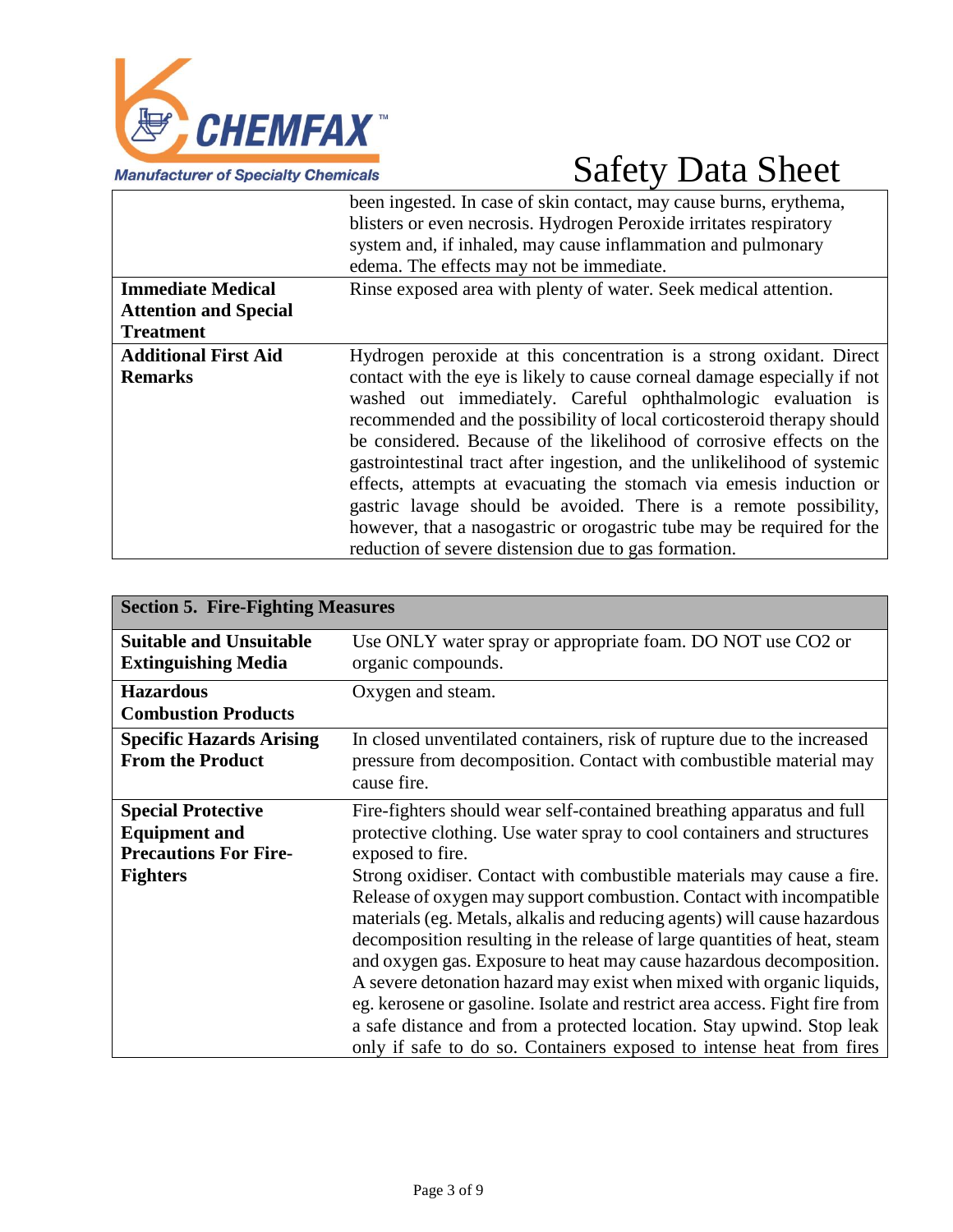

should be cooled with water to prevent vapour pressure build-up which could result in container rupture.

| <b>Section 6. Accidental Release Measures</b>                                                  |                                                                                                                                                                                                                                                                                                                                                                                                                                                                                                                                                                                                                                                                                                                                                                                                                                                                                                                                                |
|------------------------------------------------------------------------------------------------|------------------------------------------------------------------------------------------------------------------------------------------------------------------------------------------------------------------------------------------------------------------------------------------------------------------------------------------------------------------------------------------------------------------------------------------------------------------------------------------------------------------------------------------------------------------------------------------------------------------------------------------------------------------------------------------------------------------------------------------------------------------------------------------------------------------------------------------------------------------------------------------------------------------------------------------------|
| <b>Personal Precautions,</b><br><b>Protective Equipment and</b><br><b>Emergency Procedures</b> | Chemical resistant (rubber, neoprene) gloves, coveralls, footwear and<br>safety glasses.<br>Eliminate all sources of ignition and remove combustible materials.                                                                                                                                                                                                                                                                                                                                                                                                                                                                                                                                                                                                                                                                                                                                                                                |
| <b>Environmental</b><br><b>Precautions</b>                                                     | Do not allow material to enter surface drains and water courses                                                                                                                                                                                                                                                                                                                                                                                                                                                                                                                                                                                                                                                                                                                                                                                                                                                                                |
| <b>Methods and Materials</b><br><b>For Containment and</b><br><b>Clean-Up</b>                  | Restrict access to unprotected personnel. Stop any leak only if it safe<br>to do so. Small spills: flush the area with large volumes of water. Large<br>Spills: Dike with earth, sand or inert sorbent material to contain the<br>spill. Remove the liquid with compatible pumps or vacuum equipment.<br>Place in a suitable container for disposal. Flush area with large volumes<br>of water. Keep materials which can burn away from spilled material.<br>Spontaneous combustion hazard: combustible materials exposed to<br>hydrogen peroxide should be immediately submerged in or rinsed with<br>large amounts of water to ensure all hydrogen peroxide is removed.<br>Residual hydrogen peroxide that is allowed to dry (upon evaporation<br>hydrogen peroxide can concentrate) on organic materials such as paper,<br>fabrics, cotton, leather, wood or other combustibles, can cause the<br>materials to ignite and result in a fire. |

| <b>Section 7. Handling and Storage</b> |                                                                         |
|----------------------------------------|-------------------------------------------------------------------------|
| <b>Precautions For Safe</b>            | Corrosive material, strong oxidising agent. Wash thoroughly after       |
| <b>Handling</b>                        | handling. Empty containers may contain hazardous product residues.      |
|                                        | Avoid contact with eyes, skin and clothing. Avoid breathing vapours.    |
|                                        | Never use air pressure to empty a container.                            |
| <b>Conditions For Safe</b>             | Do not store near combustible materials. Store in a cool, dry well      |
| <b>Storage</b>                         | ventilated area. Keep containers tightly closed when not in use. Do not |
|                                        | store this material in containers made of light metals – recommended    |
|                                        | materials are glass, polyvinyl chloride, polyethylene, ceramics,        |
|                                        | polypropylene. Use adequate venting devices on all packages,            |
|                                        | containers and tanks and check operation periodically. Do not confine   |
|                                        | product in unvented vessels or between closed valves. Risk of           |
|                                        | overpressure and bursting due to decomposition in confined spaces and   |
|                                        | pipes. Do not store on wooden floors or wooden pallets.                 |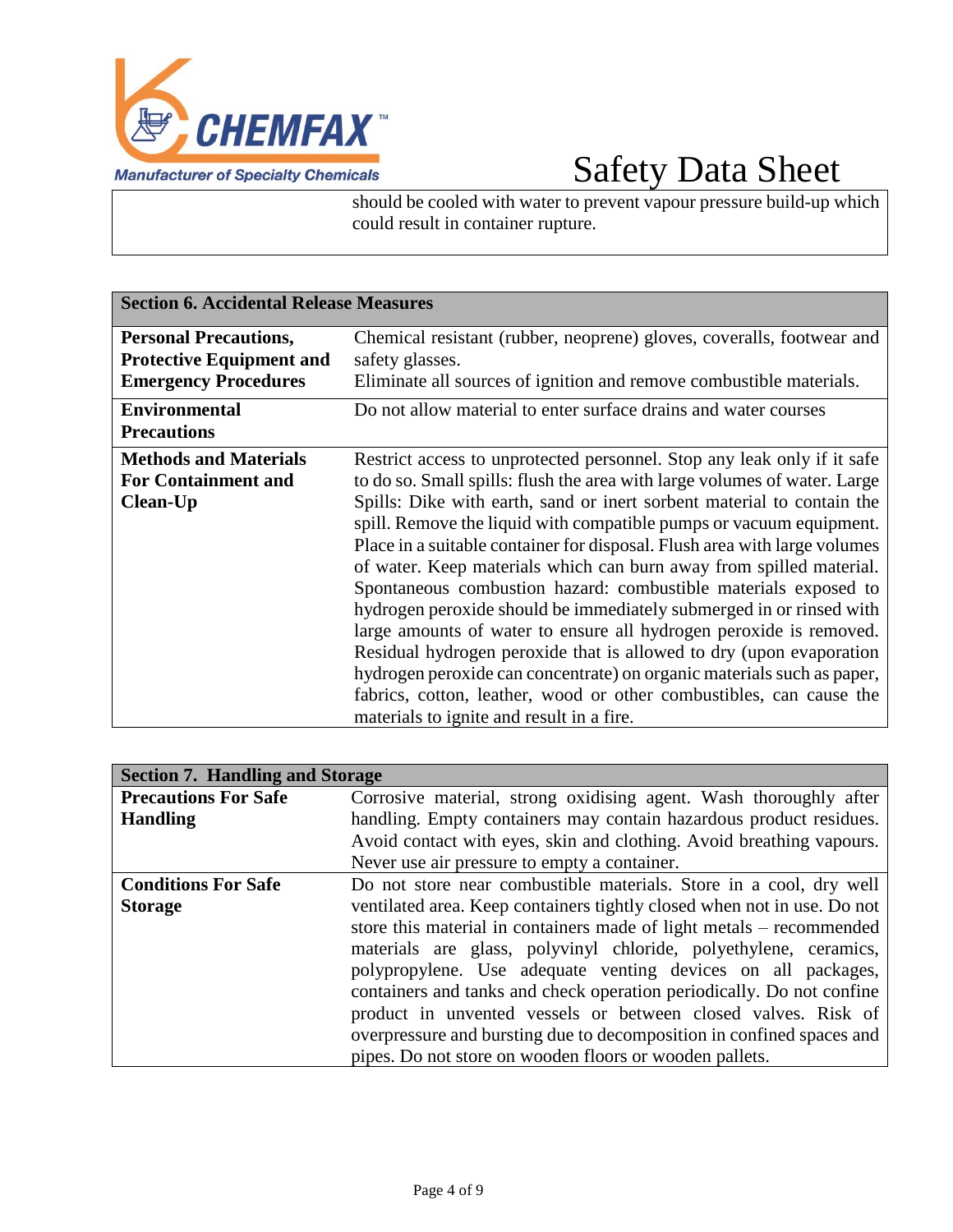

| <b>Section 8. Exposure Controls / Personal Protection</b> |                           |                                                                  |                |         |
|-----------------------------------------------------------|---------------------------|------------------------------------------------------------------|----------------|---------|
| <b>Control Parameters</b>                                 | TWA: 8 Hr                 | STEL: 15 min                                                     | <b>Ceiling</b> | $IDLH*$ |
| Hydrogen Peroxide                                         | 1 ppm<br><b>ACGIH</b>     |                                                                  |                | 75 ppm  |
|                                                           |                           | * Immediately Dangerous to Life and Health                       |                |         |
| <b>Exposure Controls</b>                                  | Local exhaust ventilation |                                                                  |                |         |
| <b>Appropriate Engineering</b>                            |                           | Ensure that eyewash stations and safety showers are close to the |                |         |
| <b>Controls</b>                                           |                           | workstation location. Ensure adequate ventilation.               |                |         |
| <b>Individual Protective</b>                              |                           |                                                                  |                |         |
| <b>Measures</b>                                           |                           |                                                                  |                |         |
| <b>Eye / Face Protection</b>                              | Safety glasses            |                                                                  |                |         |
| <b>Skin Protection</b>                                    |                           | Chemical resistant (neoprene) gloves, coveralls and footwear     |                |         |
| <b>Respiratory Protection</b>                             |                           | Air purifying respirator fitted with appropriate cartridges      |                |         |

| <b>Section 9. Physical and Chemical Properties</b> |                          |  |
|----------------------------------------------------|--------------------------|--|
| <b>Appearance</b>                                  | Clear colourless liquid  |  |
| <b>Odour</b>                                       | <b>Pungent Odour</b>     |  |
| <b>Odour Threshold</b>                             | Not available.           |  |
| pH                                                 | <3.5 @ 20 °C             |  |
| <b>Flash Point</b>                                 | Not flammable            |  |
| <b>Boiling Point and Boiling Range</b>             | 108 °C                   |  |
| <b>Melting Point and Freezing point</b>            | $-33$ °C                 |  |
| <b>Evaporation Rate</b>                            | Not determined           |  |
| <b>Flammability (solid, gas)</b>                   | Not applicable           |  |
| <b>Upper and Lower Flammability or</b>             | No data                  |  |
| <b>Explosive Limits</b>                            |                          |  |
| <b>Vapour Pressure</b>                             | 48 Pa @ 30 oC            |  |
| <b>Vapour Density</b>                              | Not determined           |  |
| <b>Relative Density</b>                            | 1.13                     |  |
| <b>Solubility</b>                                  | Miscible                 |  |
| Partition co-efficient, n-<br><b>Octanol/Water</b> | $log Kow = -1.5 @ 20 °C$ |  |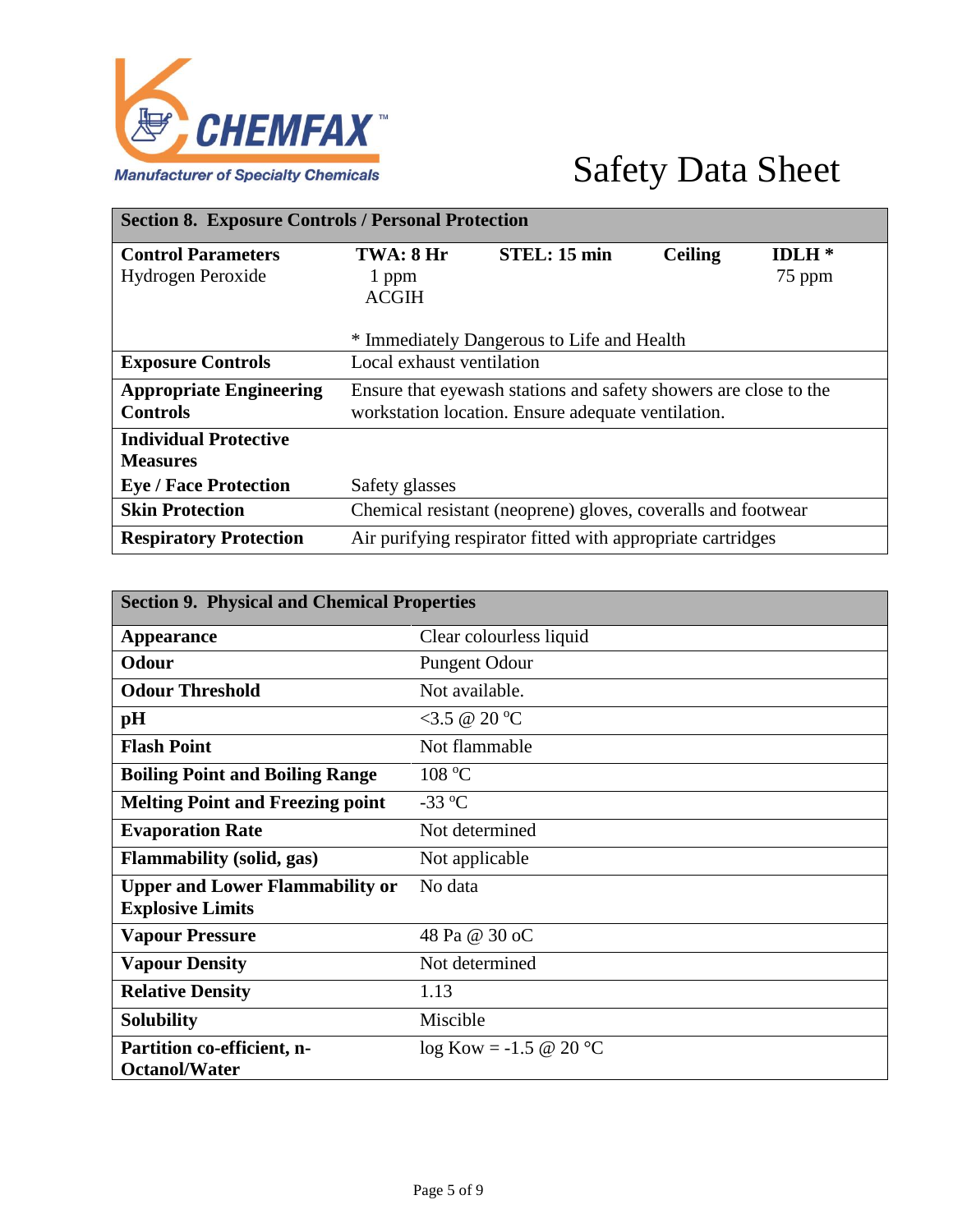

| <b>Auto-ignition Temperature</b> | Not combustible                      |
|----------------------------------|--------------------------------------|
| <b>Decomposition Temperature</b> | $100^{\circ}$ C (adiabatic)          |
| <b>Viscosity</b>                 | 1.10 cP @ 20 $\degree$ C (kinematic) |

| <b>Section 10. Stability and Reactivity</b>         |                                                                                                                                                                                                                                                                                                                                                                                                                                                                                                                                 |
|-----------------------------------------------------|---------------------------------------------------------------------------------------------------------------------------------------------------------------------------------------------------------------------------------------------------------------------------------------------------------------------------------------------------------------------------------------------------------------------------------------------------------------------------------------------------------------------------------|
| <b>Reactivity</b>                                   | Reactive and oxidizing agent.                                                                                                                                                                                                                                                                                                                                                                                                                                                                                                   |
| <b>Chemical Stability</b>                           | Unstable above $40^{\circ}$ C                                                                                                                                                                                                                                                                                                                                                                                                                                                                                                   |
| <b>Possibility of Hazardous</b><br><b>Reactions</b> | It may react with aluminium with the liberation of flammable<br>hydrogen gas                                                                                                                                                                                                                                                                                                                                                                                                                                                    |
| <b>Conditions to Avoid</b>                          | High temperatures. Exposure to light. Spontaneous combustion hazard:<br>combustible materials exposed to hydrogen peroxide should be<br>immediately submerged in or rinsed with large amounts of water to<br>ensure that all hydrogen peroxide is removed. Residual hydrogen<br>peroxide that is allowed to dry (upon evaporation hydrogen peroxide<br>can concentrate) on organic materials such as paper, fabrics, cotton,<br>leather, wood or other combustibles, can cause the materials to ignite<br>and result in a fire. |
| <b>Incompatible Materials</b>                       | Metals, reducing agents, alkalis, combustible materials, organic<br>materials, heavy metals and their salts.                                                                                                                                                                                                                                                                                                                                                                                                                    |
| <b>Hazardous Decomposition</b><br><b>Products</b>   | When heated to decomposition it emits oxygen.                                                                                                                                                                                                                                                                                                                                                                                                                                                                                   |

| <b>Section 11. Toxicological Information</b> |                      |                                       |                                                                                                                                                                                                     |
|----------------------------------------------|----------------------|---------------------------------------|-----------------------------------------------------------------------------------------------------------------------------------------------------------------------------------------------------|
| <b>Component Toxicity</b>                    | LD50 Oral            | <b>LD50 Dermal</b>                    | <b>LC50</b> Inhalation                                                                                                                                                                              |
| Hydrogen Peroxide                            | $805$ mg/kg<br>(Rat) | $>6.5g/kg$ (Rabbit)                   | $>0.17$ mg/l/4h -50%<br>solution (Rat)                                                                                                                                                              |
| <b>Likely Routes of Exposure</b>             |                      |                                       |                                                                                                                                                                                                     |
| Skin:                                        | of the skin.         |                                       | May cause burns resulting in permanent damage. Prolonged<br>exposure may cause severe irritation and white discolouration.<br>Burning may result in localised erythema (redness) or even blistering |
| <b>Eyes:</b>                                 | of the skin.         |                                       | May cause burns resulting in permanent damage. Prolonged<br>exposure may cause severe irritation and white discolouration.<br>Burning may result in localised erythema (redness) or even blistering |
| <b>Inhalation:</b>                           |                      | oedema. Toxic effects may be delayed. | Causes severe respiratory irritation. Vapours may cause pulmonary                                                                                                                                   |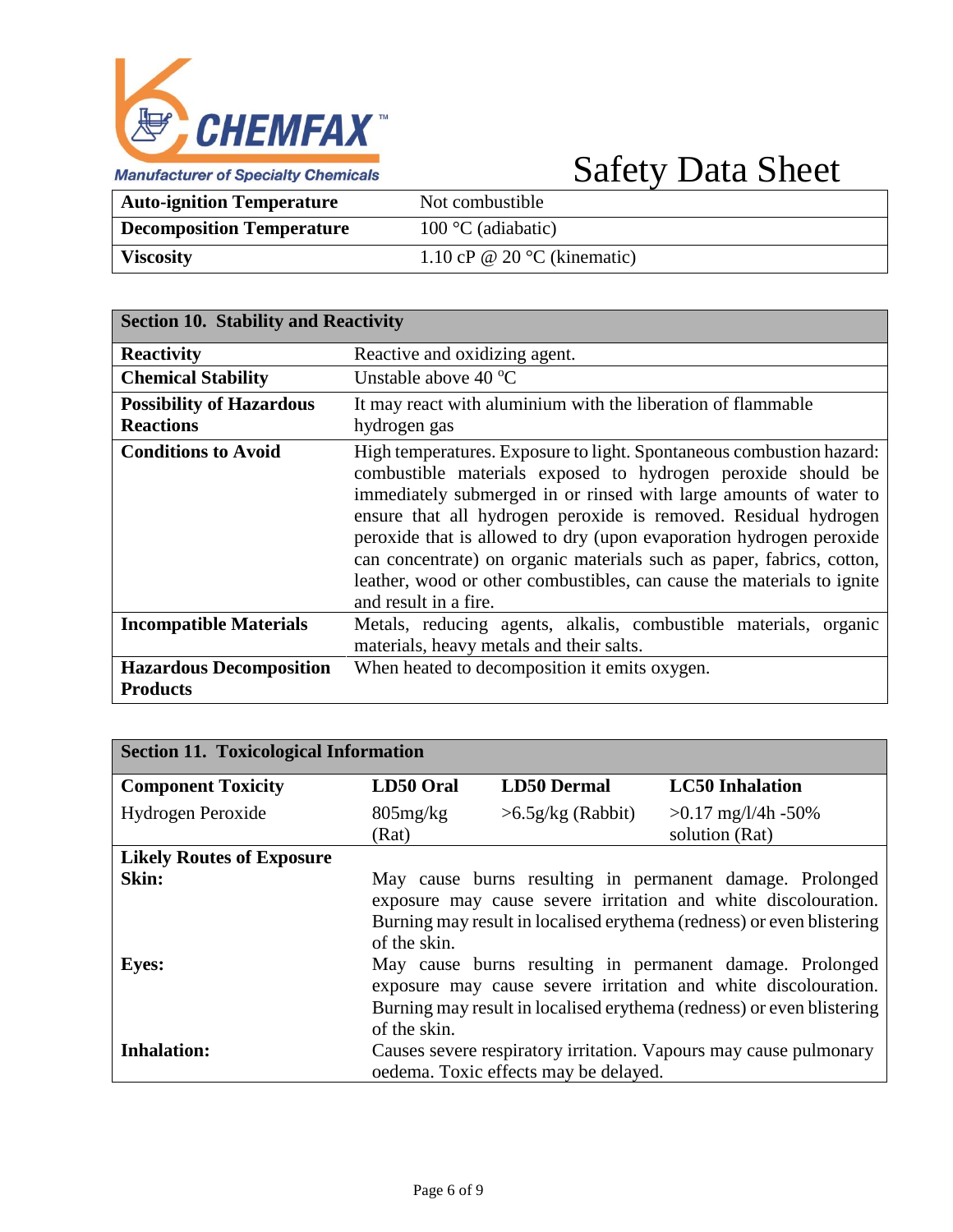

| <b>Ingestion:</b>                                                                      | Ingestion of high concentrations causes rapid release of oxygen<br>which may expand the oesophagus or stomach resulting in severe<br>damage (bleeding, ulceration or perforation). Expected to cause<br>burns to the gastrointestinal tract. Aspiration into the lungs may<br>occur during ingestion or vomiting, resulting in lung injury. |
|----------------------------------------------------------------------------------------|---------------------------------------------------------------------------------------------------------------------------------------------------------------------------------------------------------------------------------------------------------------------------------------------------------------------------------------------|
|                                                                                        |                                                                                                                                                                                                                                                                                                                                             |
| <b>Acute Toxicity Estimates</b><br>(ATE)                                               | LD50 1193 mg/kg bw (rat)                                                                                                                                                                                                                                                                                                                    |
| <b>STOT (Specific Target)</b>                                                          | May cause respiratory irritation.                                                                                                                                                                                                                                                                                                           |
| <b>Organ Toxicity</b> ) – Single<br><b>Exposure</b>                                    |                                                                                                                                                                                                                                                                                                                                             |
| <b>Aspiration Toxicity</b>                                                             | Aspiration risk: may cause lung damage if swallowed.                                                                                                                                                                                                                                                                                        |
| <b>STOT (Specific Target)</b><br><b>Organ Toxicity</b> ) – Repeated<br><b>Exposure</b> | Not classified                                                                                                                                                                                                                                                                                                                              |
| <b>Skin Corrosion / Irritation</b>                                                     | Moderately irritating (rabbit).                                                                                                                                                                                                                                                                                                             |
| <b>Serious Eye Damage /</b><br><b>Irritation</b>                                       | Corrosive. Risk of serious damage to eyes.                                                                                                                                                                                                                                                                                                  |
| <b>Respiratory or Skin</b><br><b>Sensitization</b>                                     | Did not cause sensitization on laboratory animals.                                                                                                                                                                                                                                                                                          |
| Carcinogenicity                                                                        | $IARC - Group 3 ACGIH - A3$                                                                                                                                                                                                                                                                                                                 |
| <b>Reproductive Toxicity</b><br><b>Sexual Function and</b><br>Fertility                | No toxicity to reproduction in animal studies.                                                                                                                                                                                                                                                                                              |
| Development of<br>$\overline{\phantom{0}}$<br><b>Offspring</b>                         | No data.                                                                                                                                                                                                                                                                                                                                    |
| <b>Effects</b> on or via<br><b>Lactation</b>                                           | No data.                                                                                                                                                                                                                                                                                                                                    |
| <b>Germ Cell Mutagenicity</b>                                                          | No data                                                                                                                                                                                                                                                                                                                                     |
| <b>Interactive Effects</b>                                                             | No data                                                                                                                                                                                                                                                                                                                                     |
| <b>Other Adverse Effects</b>                                                           | Not applicable                                                                                                                                                                                                                                                                                                                              |

| Section 12. Ecological Information |                                                                                                                                                       |
|------------------------------------|-------------------------------------------------------------------------------------------------------------------------------------------------------|
| <b>Ecotoxicity</b>                 | Hydrogen peroxide: LC50; 42 mg/L (carp) (48 hr) LC50: 37.4 mg/L<br>(fish (96 hr) EC50: 7.7 mg/L (Daphnia) (24 hr) NOEC: 0.1 mg/L<br>$(Algae)$ (72 hr) |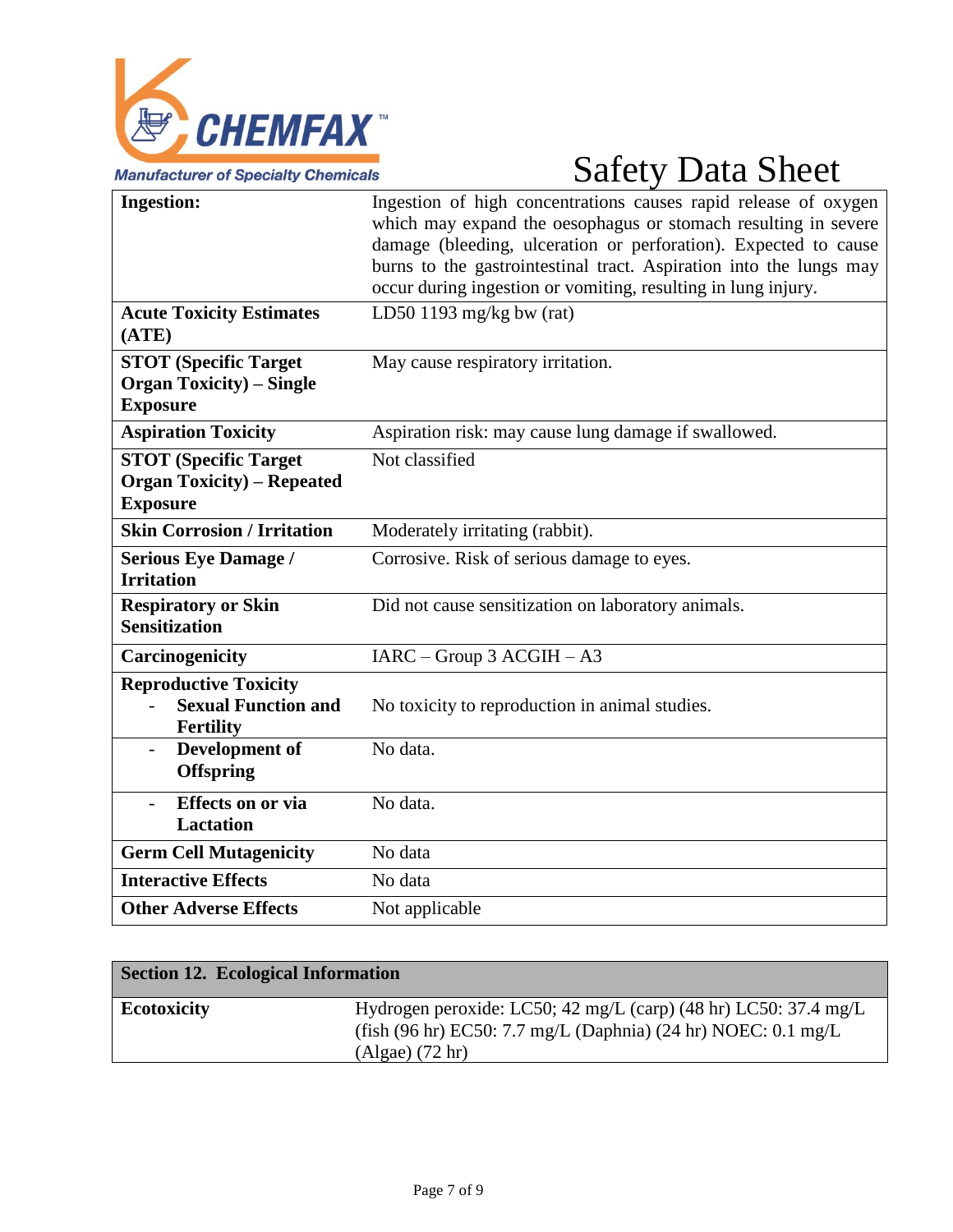

| <b>Persistence and</b><br><b>Degradability</b> | Hydrogen peroxide in the aquatic environment is subject to various<br>reduction or oxidation processes and decomposes into water and<br>oxygen. Hydrogen peroxide half-life in freshwater ranged from 8 hours<br>to 20 days, in air from 10 - 20 hours, and in soils from minutes to hours<br>depending upon microbiological activity and metal contamination. |
|------------------------------------------------|----------------------------------------------------------------------------------------------------------------------------------------------------------------------------------------------------------------------------------------------------------------------------------------------------------------------------------------------------------------|
| <b>Bioacumulative Potential</b>                | Not available                                                                                                                                                                                                                                                                                                                                                  |
| <b>Biodegradability</b>                        | Not available                                                                                                                                                                                                                                                                                                                                                  |
| <b>Mobility in Soil</b>                        | Not available                                                                                                                                                                                                                                                                                                                                                  |
| <b>Other Adverse Effects</b>                   | Decomposes into oxygen and water. No adverse effects.                                                                                                                                                                                                                                                                                                          |
| <b>Special Remarks</b>                         | Under ambient conditions quick hydrolysis, reduction or<br>decomposition occurs. Hydrogen peroxide quickly decomposes to<br>oxygen and water.                                                                                                                                                                                                                  |

| <b>Section 13. Disposal Considerations</b> |                                                                       |
|--------------------------------------------|-----------------------------------------------------------------------|
| <b>Disposal Considerations</b>             | Dispose of contents / container in accordance with local regulations. |

| <b>Section 14. Transport Information</b> |                                           |
|------------------------------------------|-------------------------------------------|
| <b>UN Number</b>                         | 2014                                      |
| <b>UN Proper Shipping Name</b>           | <b>Hydrogen Peroxide Aqueous Solution</b> |
| <b>Transport Hazard</b>                  | 5.1(8)                                    |
| Class(es)                                |                                           |
| <b>Packaging Group</b>                   | $\rm II$                                  |
| <b>Environmental Hazards</b>             | Not applicable                            |
| <b>Bulk Transport</b>                    | Not applicable                            |
| <b>Special Precaution</b>                | Not applicable                            |
| DOT Erg#                                 | None                                      |

| <b>Section 15. Regulatory Information</b> |                                                                      |
|-------------------------------------------|----------------------------------------------------------------------|
| <b>Canada – DSL Inventory</b>             | All components of this product are either on the Domestic Substances |
|                                           | List (DSL) or Non-Domestic Substances List (NDSL) or exempt          |
| <b>TSCA</b>                               | All components of this product are either on the Toxic Substances    |
|                                           | Control Act (TSCA) Inventory List or exempt                          |
| <b>Additional Information</b>             | None                                                                 |